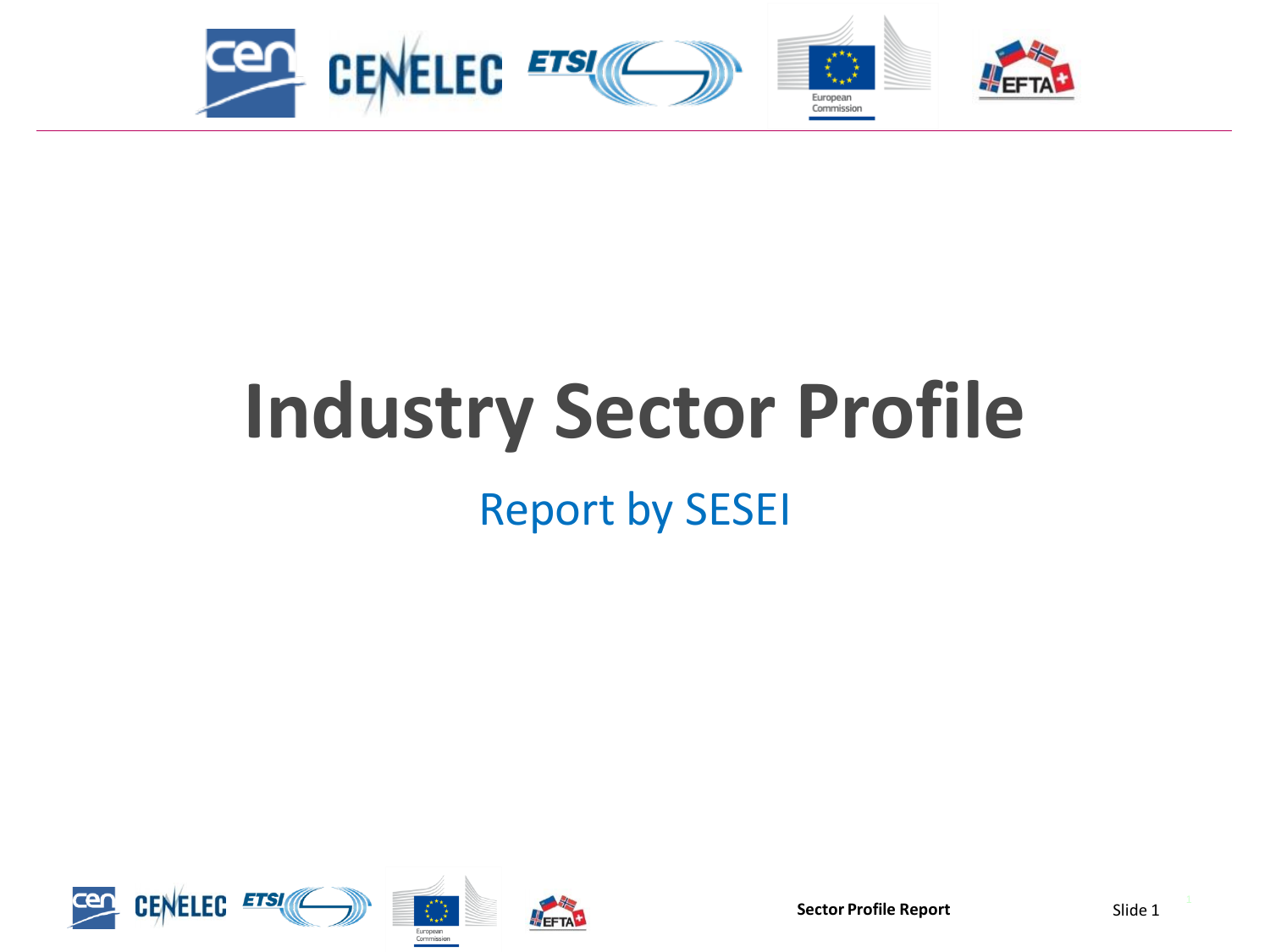# Overview of the Indian Economy

- Strong medium term growth prospects for Indian economy
- Key Determinant of future growth are;
	- Huge untapped domestic demand
	- Potential Demographic Dividend
	- Boost to Manufacturing & Infrastructure sector
	- Expansion of infrastructure services
	- Low per capita consumption or penetration
- Strong spin-off or multiplier effect likely on sectors like ICT, Electronics, Automobiles, Heavy Machinery, Mining and Construction

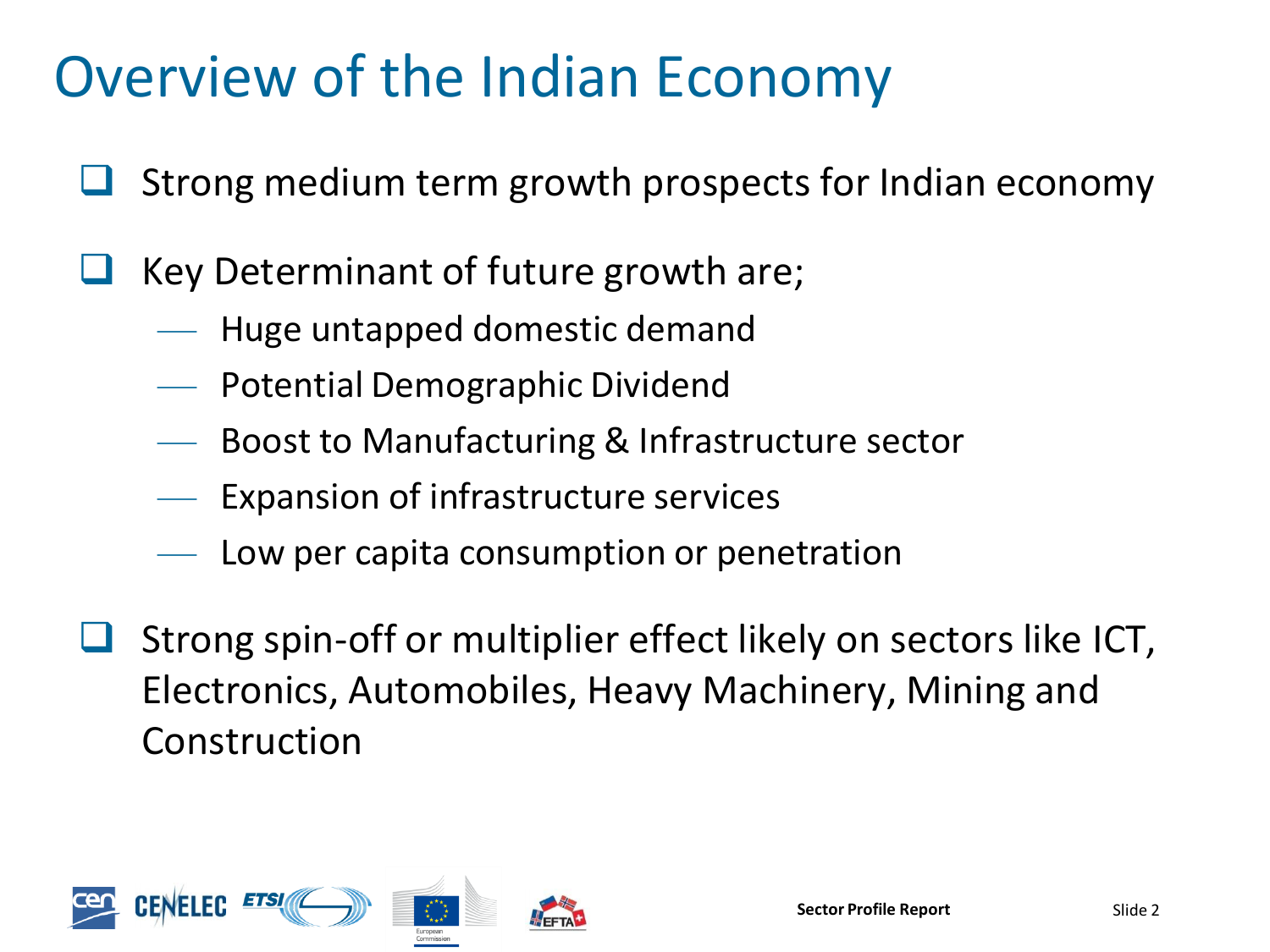# Future Prospects in the Priority sectors

- Poised as 3rd largest automobile manufacturing country after China and USA
- $\Box$  Electronics hardware demand to increase by \$400 bn by 2020
- Domestic market in electricity generation equipment to grow to \$25-30bn by 2022
- Heavy Machinery industry to increase 67% by 2020 from 30% in 2011
- Earthmoving & Construction Equipment (ECE) Industry projected to grow at CAGR of 13-14 % to Rs 20,000 crore by 2015
- IT industry to grow to \$300 bn by 2020
- **I** India to become 2<sup>nd</sup> largest online community with 243 mn internet users

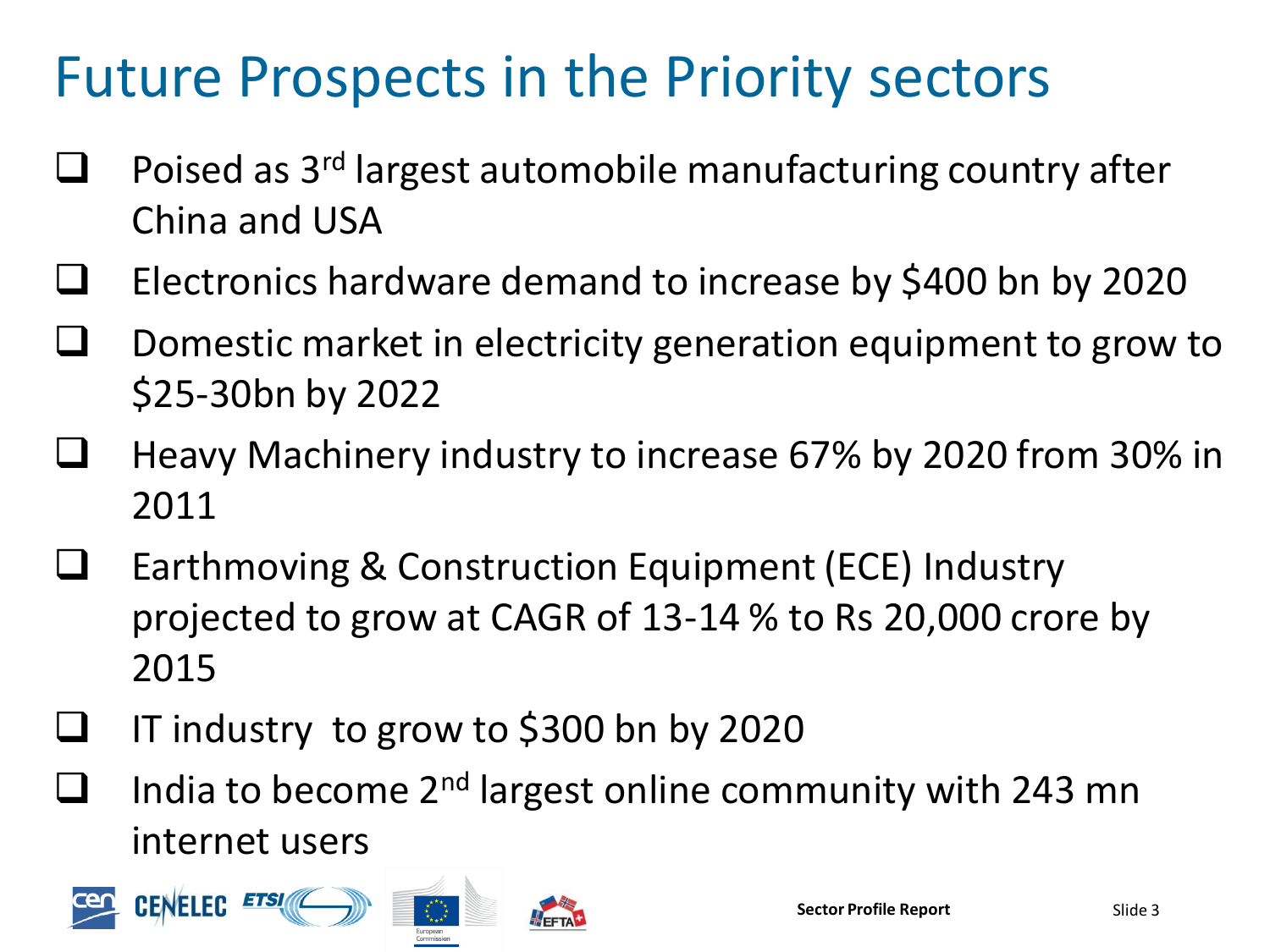# Indian Automotive Industry

- Fastest Growing 'Sunrise Industry' 7% share in GDP, employing 19 mn people
- $\Box$  Reduction in excise duty to fuel domestic demand to pull up growth.
- Industry Segments: Two wheelers (77%), passenger Vehicles (15%), Commercial vehicles (4%) and Three-wheelers (4%).
- Growth of Industry (in terms of production)
	- 1991 2 mn vehicles
	- 2006 9.7 mn vehicles
	- 2013-14 40 mn vehicles
- $\Box$  Fast 'emerging as the destination of choice' for design and manufacturing
- **□** Target for 2016: Output of \$145 billion, share in GDP 10%, Additional employment generation: 25 mn
- Increase in demand due to low vehicle penetration, rising prosperity and growing younger generation
- Passenger vehicle production expected to reach 10 mn units by 2020-21.
- Industry to grow at a CAGR of 13 % and projected to touch \$30 bn by 2020-21
- $\Box$  Need for focus on environment friendly greener and cleaner technologies

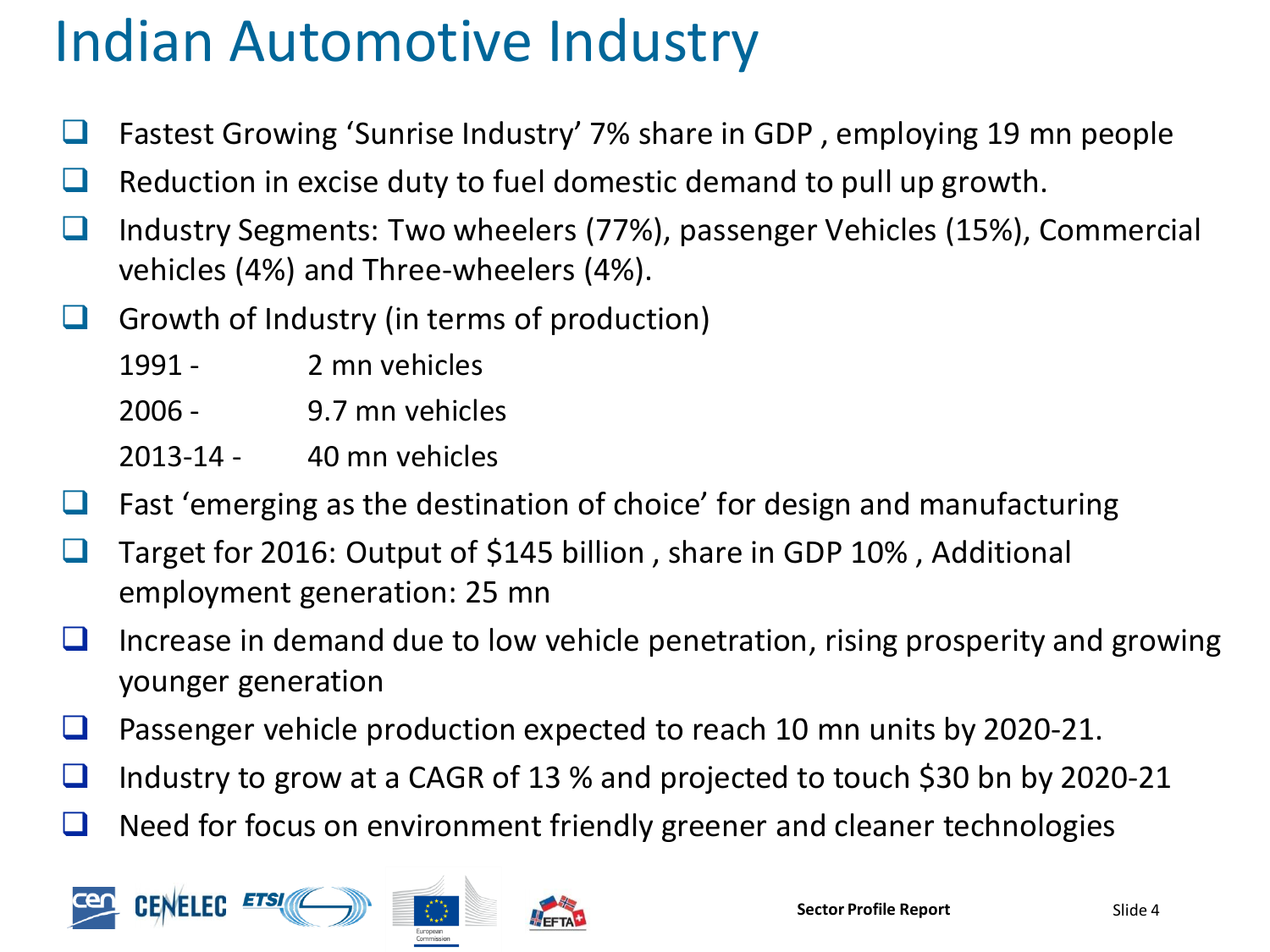# Electrical Equipment & Consumer Electronics

- $\Box$  Electronics industry growth during :
	- 2005-06 (24.9 %), 2007-08 (21.2 %), 2009-10 (10.4 %)
- $\Box$  Electronics industry expected to grow at 25-30 % CAGR
	- reach > \$125 bn in 2014 and \$158 bn by 2015
- $\Box$  Demand for electronics is expected to be fuelled by
	- growth of huge middle class
	- increasing per capita income fuelling demand for personal electronics
	- **IVEL 12** increase in telecom & broad-band connectivity reaching rural areas and having PCs and Notebooks
	- Primary demand drivers : Telecom, IT & e-governance , Consumer Electronics and Energy
	- significant foreign investment and conducive regulatory environment

Government Task Force project increase in demand for electronics hardware from \$45 bn in 2009 to \$400 bn by 2020 while Production is projected to increase to \$ 104 bn, creating a gap of \$290 bn in demand and production.

Government's Vision 2020 and National Policy on Electronics envisage by 2020:

- **IDED** Investment to \$100 bn
- **Production to \$400 bn**
- **Employment Generation to 28 mn**
- Exports to  $$80$  bn (from  $$8$  bn now).

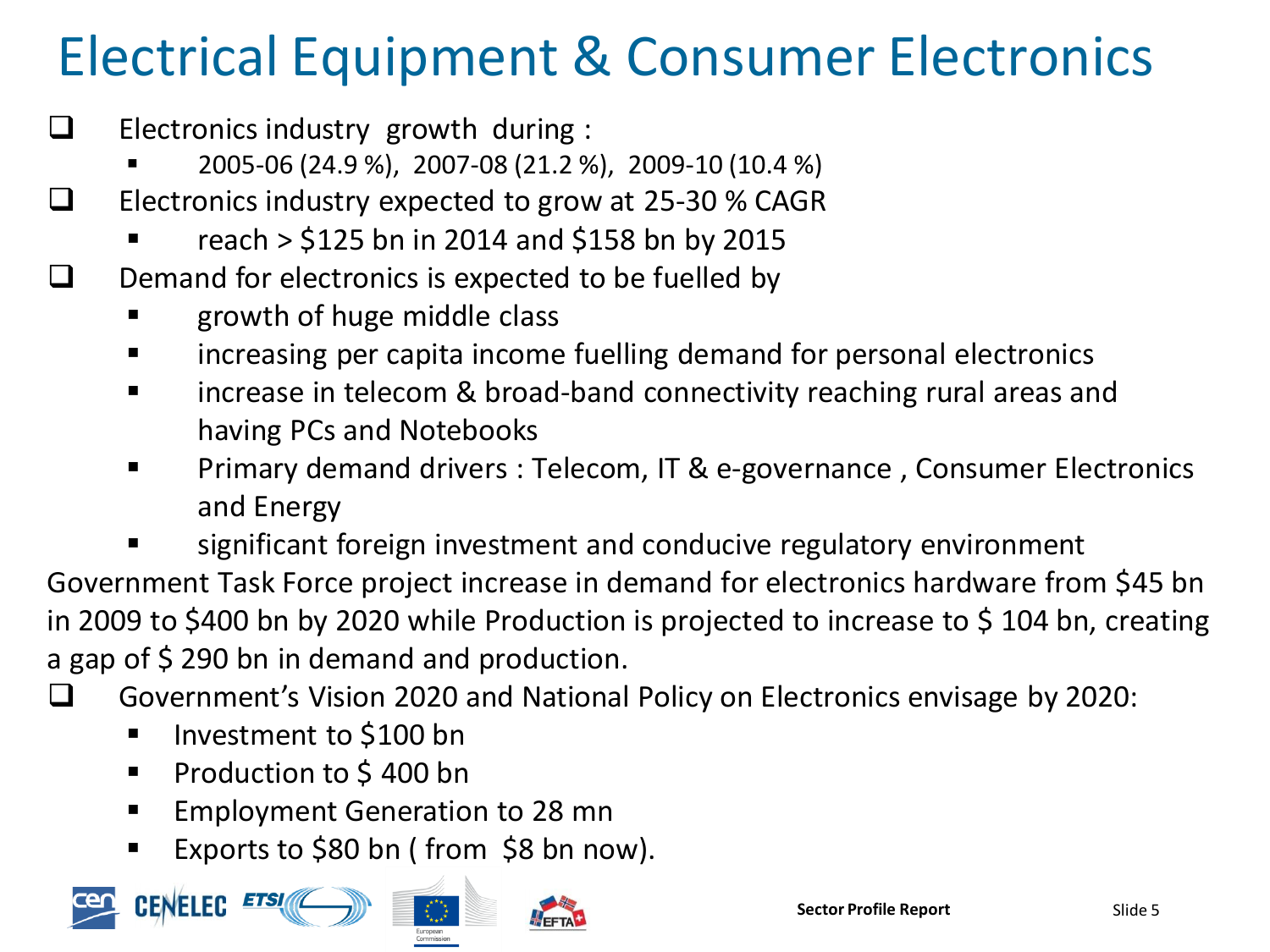## ICT Industry

- India poised as the next global leader in ICT and IT market in the world
- $\Box$  Expected to become 2<sup>nd</sup> largest online community after China
- Growth divers for ICT include ;
	- increasing investment by SMEs in ICT
	- **EXECUTE:** drastic increase in data consumption by 3G users
	- **Favored destination for foreign companies' offshore offices and IT** functions.
- **I** India's share in global IT industry stands at 7 % indicating huge potential
	- 7% of total FDI inflows by Telecom Sector worth \$12,500 mn in last 13 yrs
- As per NASSCOM data:
	- IT industry currently at \$118 bn is projected to grow to \$300 bn by 2020
	- **IF BPO industry revenue is expected to cross \$225 bn by 2020**
	- **IFM** IT and BPO sector exports are expected to grow by 12-14 % in FY 14 to touch \$84-87 bn

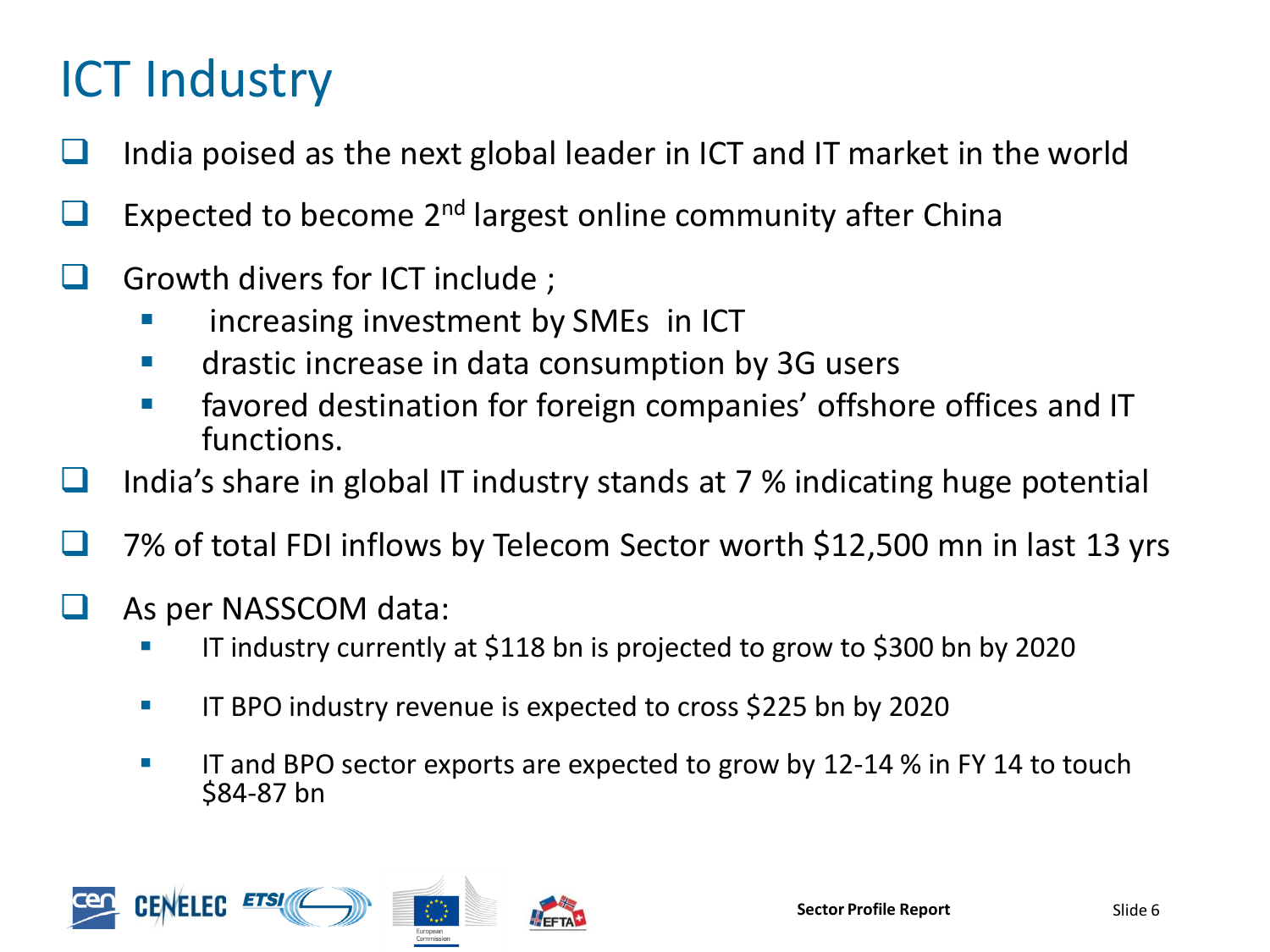### Heavy Machinery Industry

- Government giving growth impetus to heavy machinery industry through investments in infrastructure development in 2012-17 in Telecom, Energy and Construction Sectors.
- Very promising growth prospects as Department of Heavy Industry (DHI) plans to increase its market share to 67 % by 2020 from 30 % in 2011.
- DHI plans to make India one of the Top 10 machine tool producing countries by 2020.
- Key growth drivers include user industries : Power, Oil & Gas, Refinery, Mining, Steel, Construction, Railways, Infrastructure, Auto and Autocomponents.
- Engineering sector, of which heavy machinery is a part, is among top two contributors to the total export basket with total shipments of \$56.7 bn in 2012-13 expected to increase to \$65 bn in 2014-15.
- Engineering R &D (ER&D) currently valued at \$14 bn has growth potential to reach \$44 bn in coming years.
- Automotive Engineering service market is expected to grow at a CAGR of 18.22 % during 2012-16.



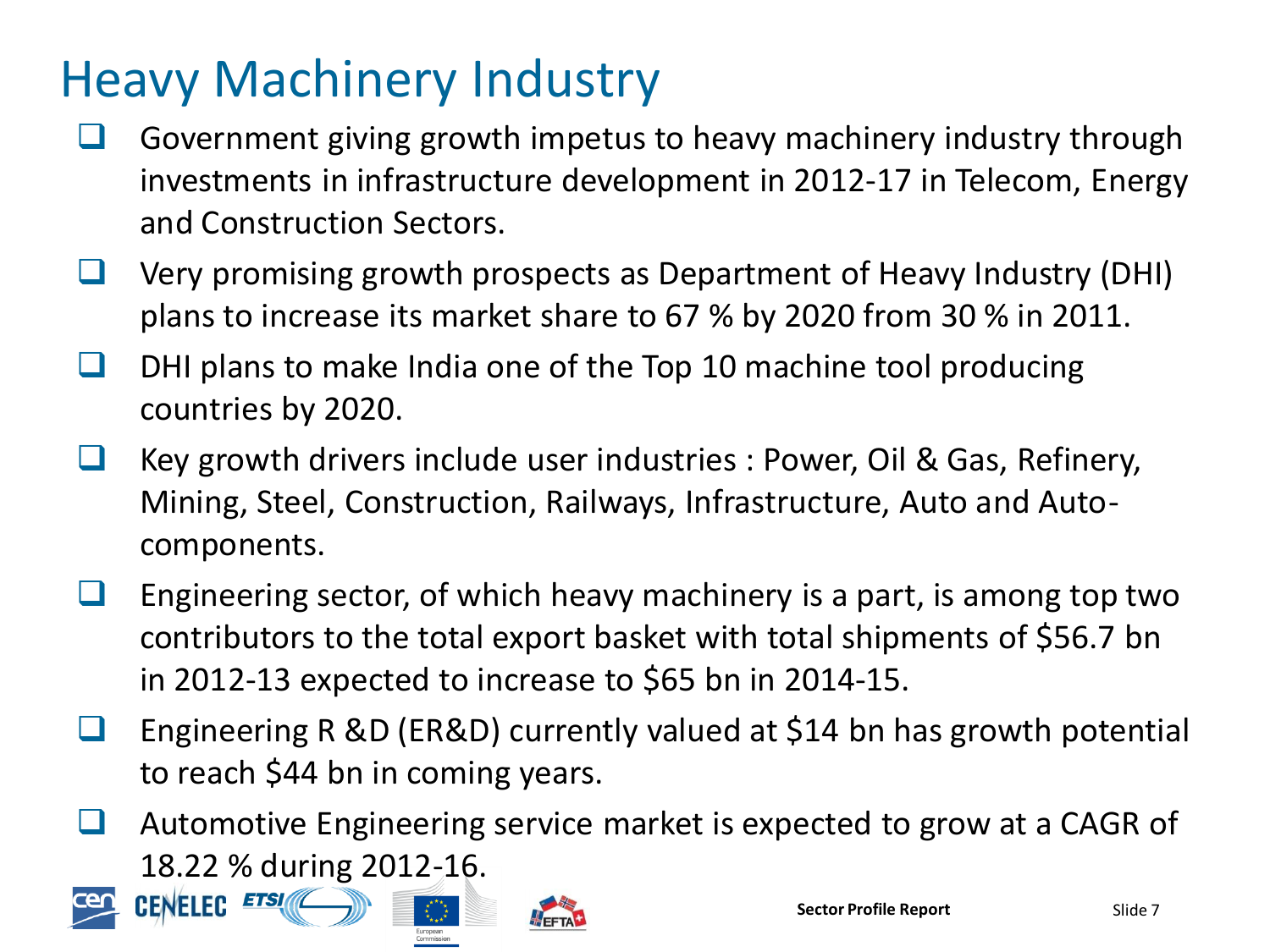## Heavy Electrical Industry (EE)

- $\Box$  India's per capita energy consumption is very low, but growing economy, increasing electrification of rural and semi-urban areas, consumption of electricity is expected to increase and would demand fro EE industry.
- $\Box$  Indian EE industry has grown close to Rs 110,000 crore (\$17.18 bn) in 2010-11.
- Investment estimates and capacity addition targets suggest size of domestic market in generation equipment would reach \$25-30bn by 2022 while that of T & D equipment industry would grow to \$70-75 bn, translating into a CAGR of about 14 %.
- $\Box$  EE industry has developed strong capabilities in manufacturing top-end and high technology products.
- Demand for EE industry is closely linked to power generation capacity addition program in the country.

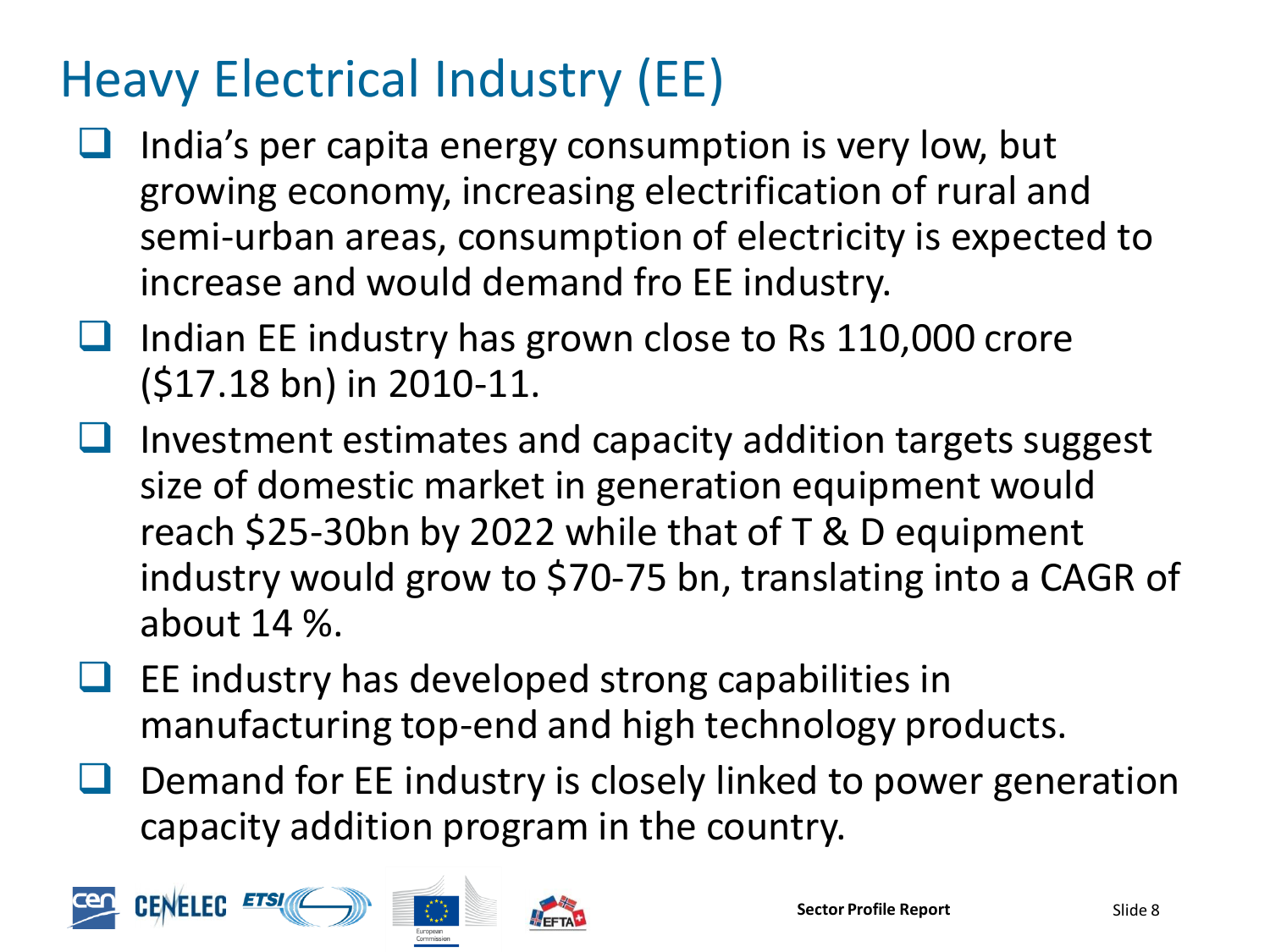## Indian Earthmoving & Construction Industry (ECE)

- ECE industry has enjoyed strong growth over last several years.
- ECE accounts for 65 % of the Rs 20,000 cr (\$3.12 bn) construction equipment market.
- Its revenue and volumes grew at over 40 % per annum during 2004-7 to reach \$2.3 bn in 2007 with estimated potential to grow to \$ 12-13 bn by 2013-14 and \$22.7 bn by 2020.
- ECE industry is projected to grow at least 10-15 % over next five years as boost to infrastructure will have direct impact.
	- India would need about a trillion dollar investment in infrastructure during  $12<sup>th</sup>$  FYP (2012-17).
- Similarly mining machinery industry will have a great scope.
	- National Mineral Policy 2008 envisions to make indigenous industry stronger for manufacture of mining equipment and machineries by encouraging foreign technology and investment.

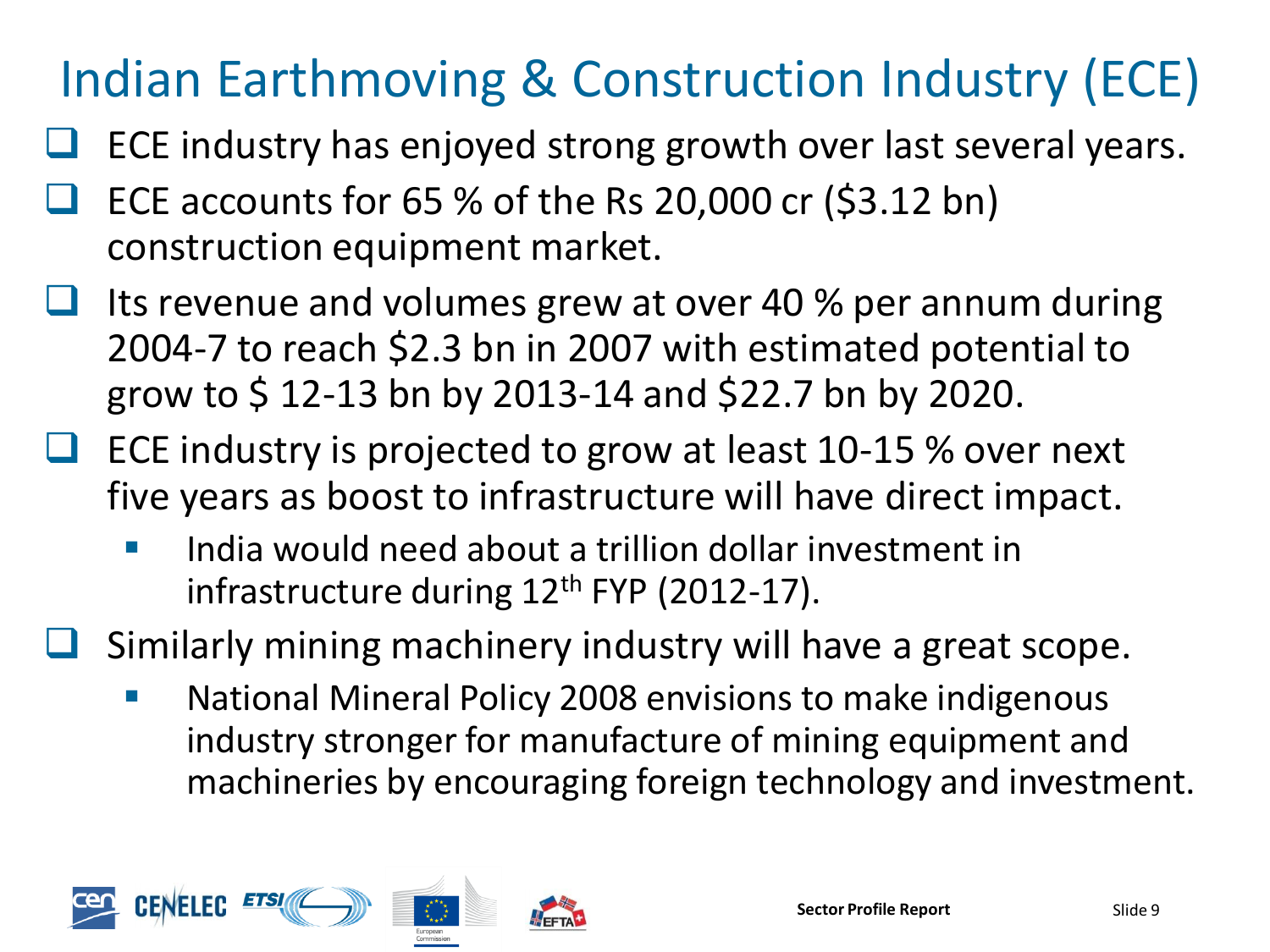#### **Conclusion**

- Indian economy grew at 8-9 % for 7 consecutive years before slowing down to 5 % in 2012-13 due to impact of global slowdown.
- Multiple reasons at play for expected increased growth
	- Revival in global demand
	- Newly elected government focusing on growth revival.
	- Huge middle class, estimated at over 145 mn
	- Low consumption or penetration,
	- rising prosperity, growing younger generation,
	- growing rural and semi-urban demand
	- growing investment by SMEs in technology, machineries, ICT, etc.

All above indicate large potential for growth for industries like automobile, electronics, infrastructure related heavy machinery including earthmoving & construction, mining equipment, automotive equipment, ICT , IT-enabled services and Communications